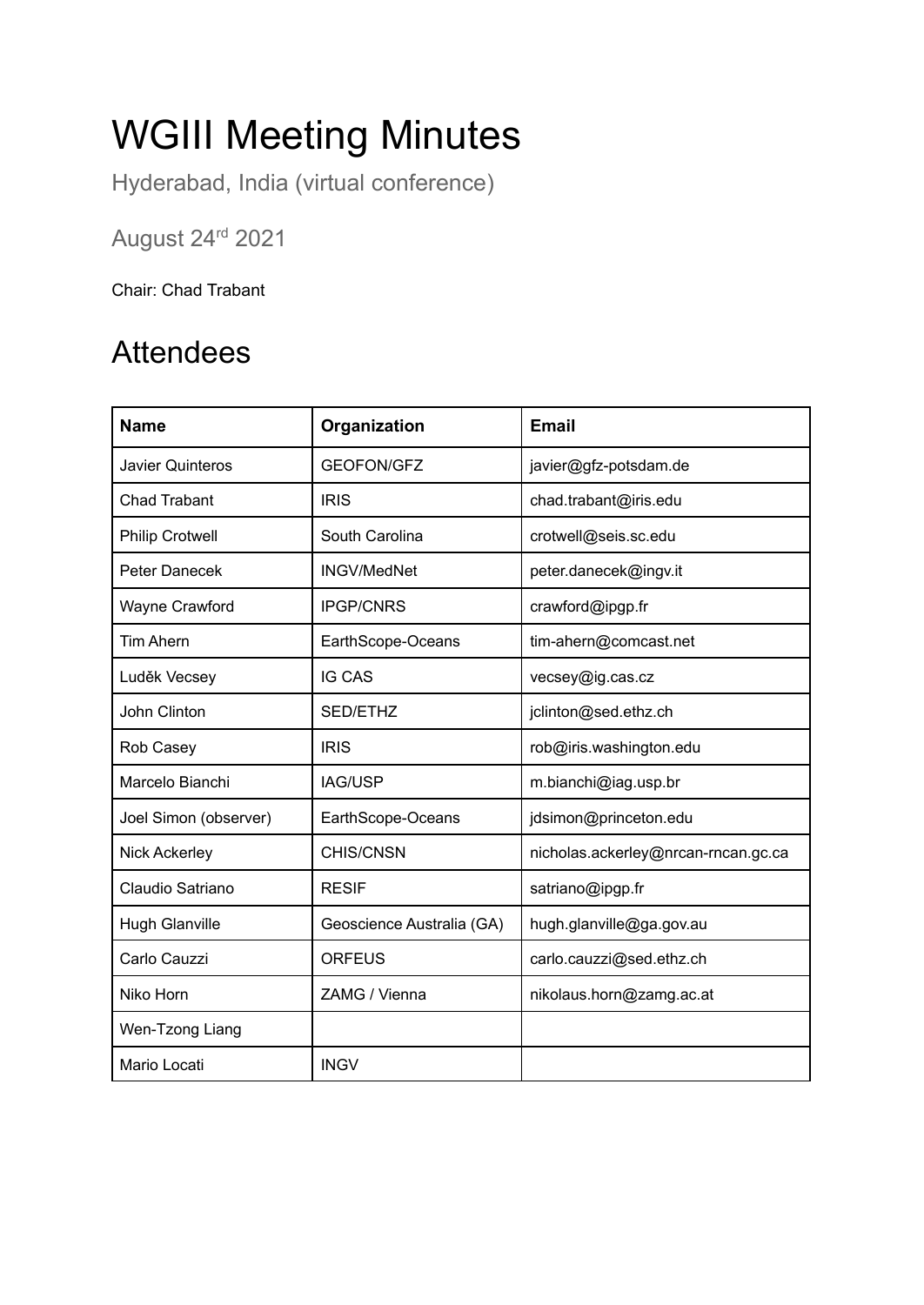### Presentation

Presentation slides will be made available from: <https://www.fdsn.org/wg/wgIII/>

## Review of Proposed Agenda

The proposed agenda was reviewed verbally. There were no other calls for items to be added.

### Review and Approval of Minutes from the previous Meeting in Montreal 2019

The minutes from the last meeting were addressed. The minutes were approved without objection.

### Status of 2019 Action Items

There were 6 previous action items reviewed. 2 are complete, 4 are incomplete.

John inquired about whether there is a timeline for the first two action items. It is indicated that there is nothing set at this time. The group agrees that current action items, while delayed, should remain and be revisited at the next meeting. There was expressed confidence that some progress can be made in the next couple of years.

John brought up the question of funding brought up in 2019.

**ACTION ITEM:** (Chad) Write the chair and executive committee that discussion of funding possibilities for FDSN based on end of 2019 meeting to brought up at second plenary.

John expressed concern that our email outreach to institutions to register in the FDSN registry may not reach all of the centers we want to reach.

## Authentication for all FDSN web service specifications

Chad presents a proposal to generalize authentication for all web service specifications.

Peter suggests that there is coordination with Javier in their work to support federated identity management within EIDA.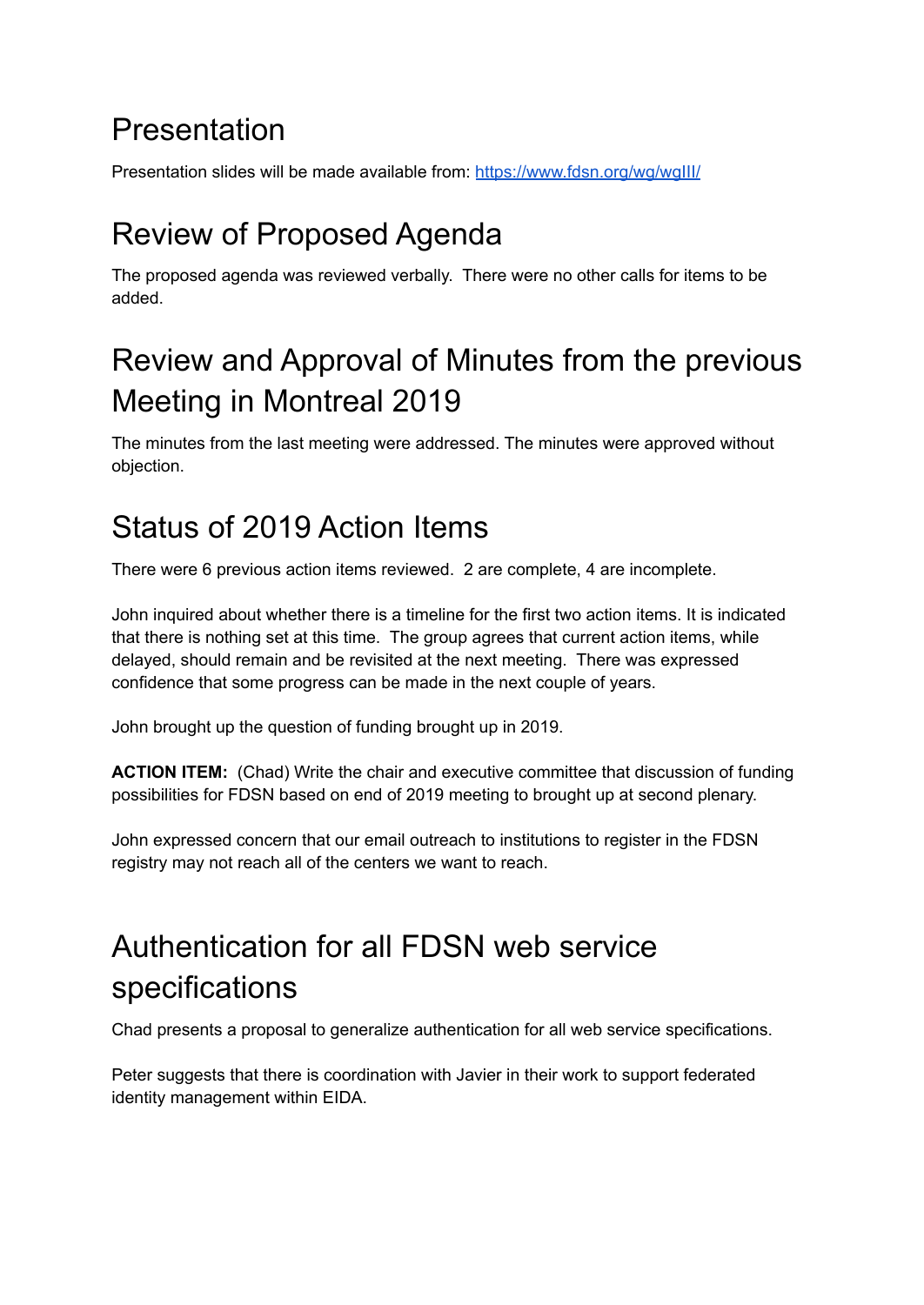Tim expressed concern that a center with 100% authentication requirement at a data center opens the door to exclusion of data being exposed to the public, even as it helps the CTBTO to make its data available.

Javier indicates that authentication and authorization are different, and currently the primary goal is to monitor usage patterns through user IDs and generate usage statistics for funding agencies. First question, do we want to see authentication for all data access methods at a data center? Philip asks whether data that is to be freely available should require any kind of authentication. Marcelo wonders if the "queryauth" method is being misused for open data requiring login, instead attach authentication for the query method for open data.

Tim indicates that it is very important for schools that a login requirement to access data is not complicated and does not impede access to data repositories.

Peter comments that this proposal to expand the use of queryauth should not encourage all centers to begin requiring logins, but instead let this open the door for CTBTO to expose their data using authentication.

Philip indicates the complication of machine to machine connectivity to information when harvesting from other data centers.

Nick proposed that if "queryauth" is optional, perhaps the standard "query" can be made mandatory. Chad responded that a datacenter can implement query, but return nothing.

### Status of Data Center Registry

Chad provided a presentation on the Data Center Registry on the FDSN.org web site.

John commented that it will be good for the FDSN to reach out to known data centers to encourage them to get themselves entered into the registry. Philip points out that there are four data centers not showing in this new registry. It is acknowledged that they have been contacted numerous times. Tim suggests calling attention to the registry in EOS. John Clinton thinks that both options should be taken. Hugh can encourage engaging with this in Australia and New Zealand.

#### **ACTION ITEM: (Chad) - Generate a message to be circulated by the FDSN via email.**

**A follow-on action may be to write an article to broaden awareness.** Suggested journals were SRL and EOS. EOS in particular has a broad range and support for multiple languages.

Peter sought clarification on a DOI for the data center. The data center must mint their own DOI and it does not reflect the entirety of the data sets that they provide: the DOIs for datasets, with network allocation granularity, are separate.

Marcelo calls attention to the limits of where this messaging could reach. Language barriers, being one. Also, would we accept registration of a data center that offers no open data?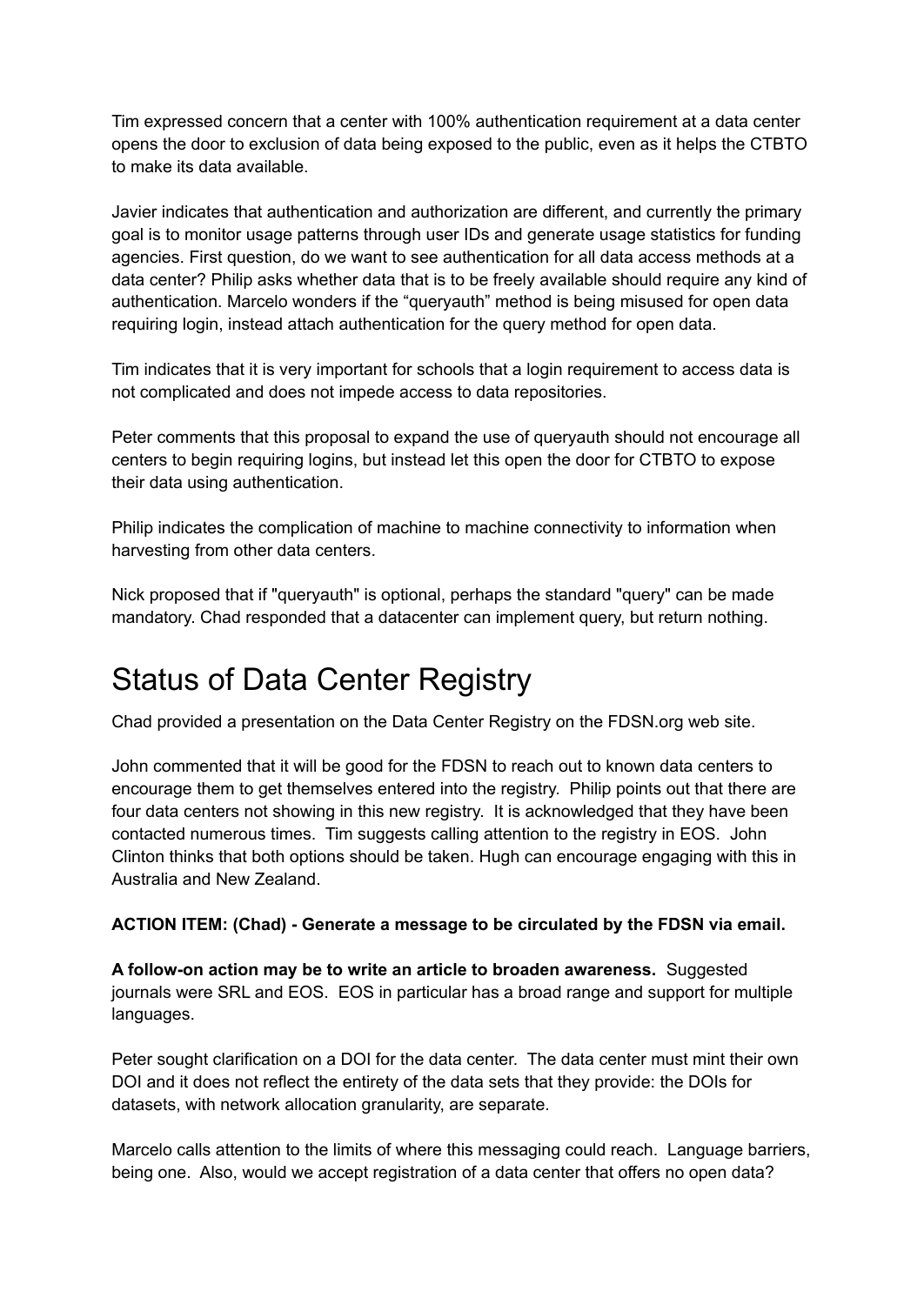Javier and Marcelo are offering to conduct translations suitable to Latin America and other Spanish and Portuguese speaking countries. John indicates that EOS publishes articles in multiple languages.

Javier suggests a soft approach when contacting data centers. We must not push an imperative that the data center gets itself registered.

### Potential JSON standardization for fdsnws-event

A review of an issue raised in WG II regarding a standard JSON representation for event metadata from fdsnws-event.

Florian indicates that this issue has an EPOS context. A desire to translate from specific formats collected from other sites to GeoJSON.

Mario was thinking of two options. A simplified GeoJSON output format derived from text output (beneficial for search displays), and another being a translation from QuakeML.

John asks whether this opens the door to exploring needs like this in other services.

#### **ACTION: - Form a small group to investigate the options for alignment across the FDSN and potentially generate a proposal for standardization.**

Marcelo cautions that we should not pursue a standard without having clear use cases and requirements. Peter indicates that this would be an initial thinking stage to determine such use cases and requirements and propose it to the working group.

Philip wonders if this should not be pushed back to WG2. Chad indicates that WG3 and WG<sub>2</sub> could coordinate on this.

### SeedLink v4 specification proposal

Angelo Strollo was going to present this overview, but was not present. Chad presented in his stead.

A formal submission will be provided to the FDSN as the new standard real-time protocol.

Marcelo asked about the authentication process, is it plaintext? Chad indicates that seedlink4 would only permit authentication connections over an SSL port.

Marcelo asks about equipment in the field that currently run SeedLink. Chad indicates that he has been in contact with major manufacturers to get their buy-in and implementation.